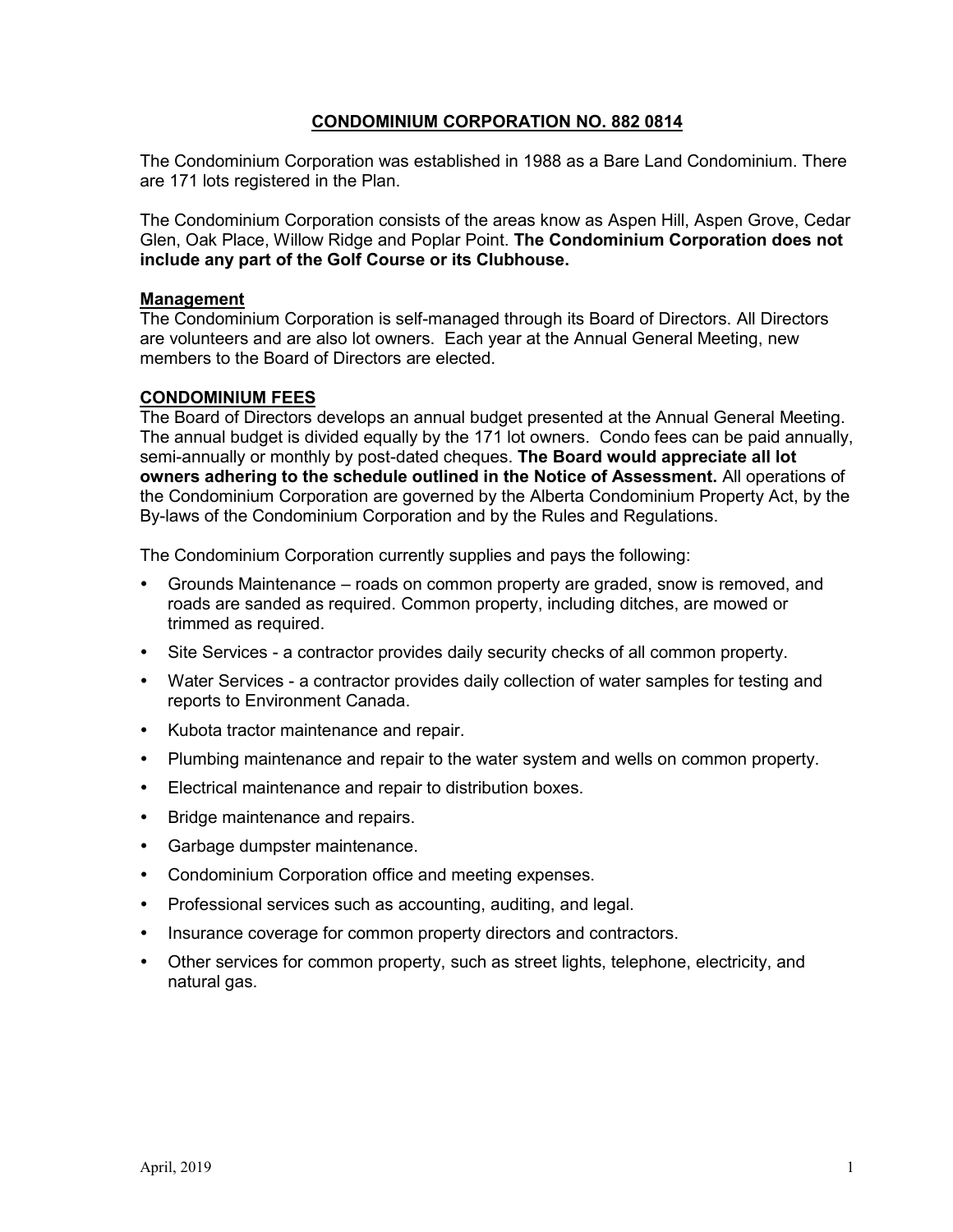# **IMPORTANT INFORMATION**

**To ensure that you receive all mail-outs and that you can vote at the Annual General Meeting, please provide the Board of Directors a copy of your Certificate of Title, your name, address and telephone number as soon as possible to:**

*Mailing Address* **Condominium Corporation No. 882 0814 P.O. Box 134 Lindale, AB T0C 1W0**

**OR**

*Birchwood Center*  **2010 Willow Ridge Park Mailbox is located beside the door on the left-hand side.**

**OR**

*Email Address* **mail@birchwoodcountrycondo.com**

**SITE SERVICES CONTACT:** Bruce Swanston 780-621-1852

**WATER SERVICES CONTACT:** Rod Yakubow 780-514-1223

## **ANNUAL GENERAL MEETING FOR ALL LOT OWNERS**

This is held the first Saturday in June at the Birchwood Center at 10:00 a.m.

### **REGULAR BOARD MEETINGS**

Regular Board Meetings are ordinarily held once a month from spring to fall.

#### **ROADS**

The Board wants to remind you that living in a rural community such as ours, with fairly steep inclines; you may encounter some problematic conditions with roads. This is especially true in winter months. Some modifications in driving styles may be required:

- winter snow and ice tires are a *definite asset*.
- choosing an alternative travel pattern whenever possible (i.e. avoiding heading up steep hills when leaving your driveway).
- avoiding spinning your tires which causes roads to ice and become very rough. Dust and bumpy roads are a typical summer driving concern. Obeying speed limits and being a courteous driver will be appreciated by all.

As we want Birchwood to continue to be a safe and pleasant community, drivers who cause undue problems should be reported to our Site Services contractor, Bruce Swanston (780- 621-1852), and/or the RCMP.

# **PETS**

Lot owners shall ensure that no pet will be allowed to run loose. Pet owners are solely responsible for clean-up after their pet(s). Barking must be kept under reasonable control at all times. No more than two (2) dogs shall be permitted on any lot.